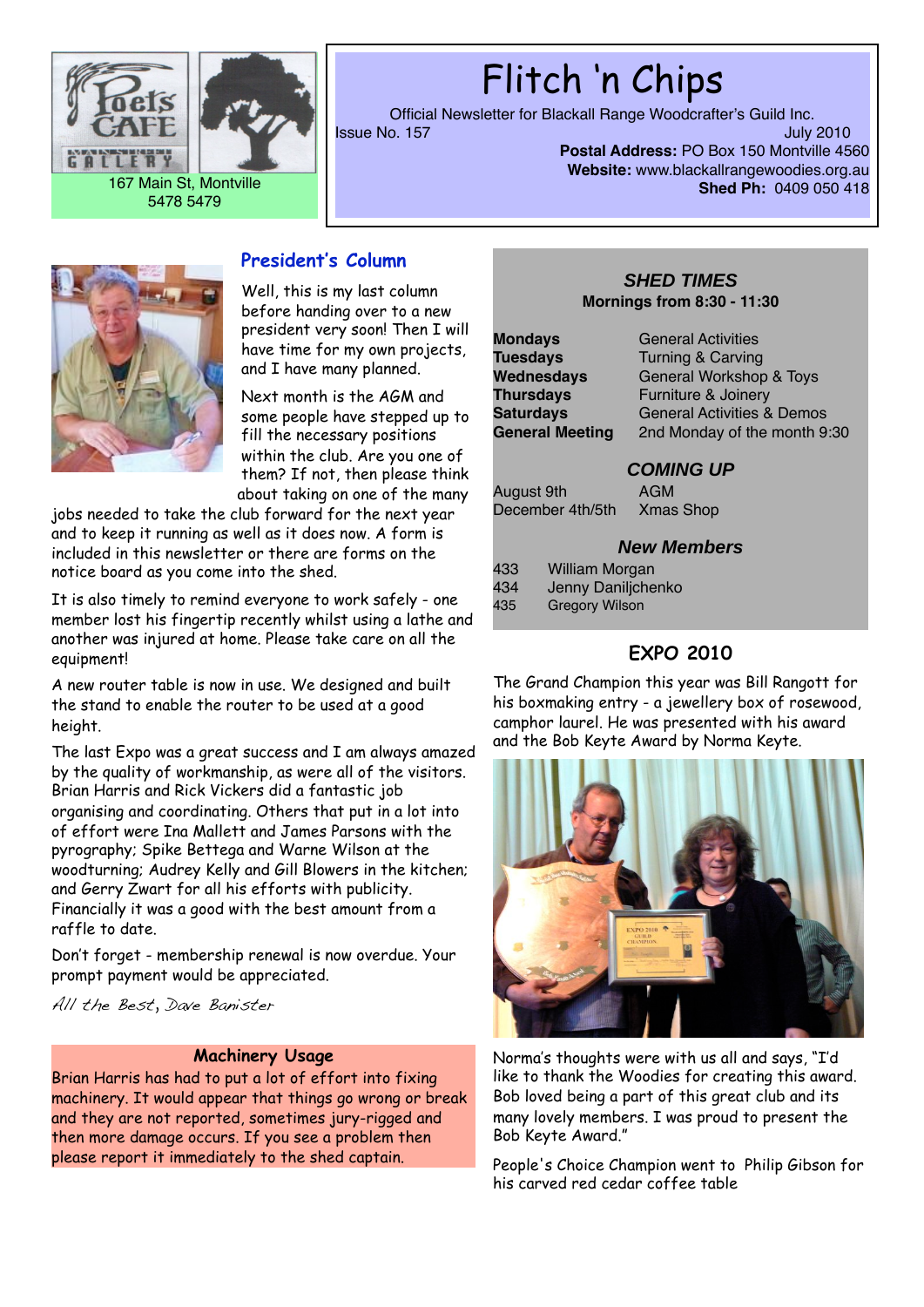### **EXPO RAFFLE RESULT**

1st Prize went to ticket No 3099 in the name of Florabundance. The kind winner donated the prize back to the club. It has been agreed that it will be donated to the Sunshine Coast Hospice for them to use to raise money.

2nd Prize went to ticket No 1651 in the name of Caroline Petty.

Conaratulations!



Antique Furniture Restoration Supplies 48 Webster Road, Stafford, 4053 Ph (07) 3391 5764 Fax (07) 3112 6197 www.goodsandchattels.com **10% Discount for Club Members** 

An "older" gentleman works for a Bunnings store, helping direct customers at the entrance. He's a great success with customers and staff and everyone loves him. He has an easy way with people, but has one fault. He is always late arriving for work in the morning. When it was time for the manager to call him in for a review of his work, he was full of praise, affirming the staff member, telling him about all the good reports he'd heard about him.

He gently tries to bring up the matter of his lack of punctuality. "You used to be in the Navy, I believe? What did they say to you when you arrived late then?"

"They would say: 'Good morning, Admiral, may I get you a coffee?' "





### **Machinery Maintenance Record - June**

03/06/10 Linisher New abrasive belt fitted.

12/06/10 New Router table (purchased at Brisbane Show) fitted to wooden bench constructed by John Holland.

19/06/10 No. 2 Band Saw, new set of upper & lower thrust ball bearings fitted, vertical carrier shaft modified to suit.

21/06/10 20" Thicknesser New Blades fitted.

23/06/10 Drum Sander new abrasive belt fitted.

- 23/06/10 No.1 Band Saw new blade fitted.
- 23/06/10 No.2 Band Saw new blade fitted.
- 26/06/10 Breakdown Saw new tungsten blade fitted.

26/06/10 Jet Lathe slipping belt attended to, further attention required.

30/06/10 No.3 Band Saw new blade fitted.

30/06/10 Jet Lathe 1440 headstock removed for repair.

Brian Harris

Long ago when men cursed and beat the ground with sticks, it was called WITCHCRAFT...

Today, it's called GOLF.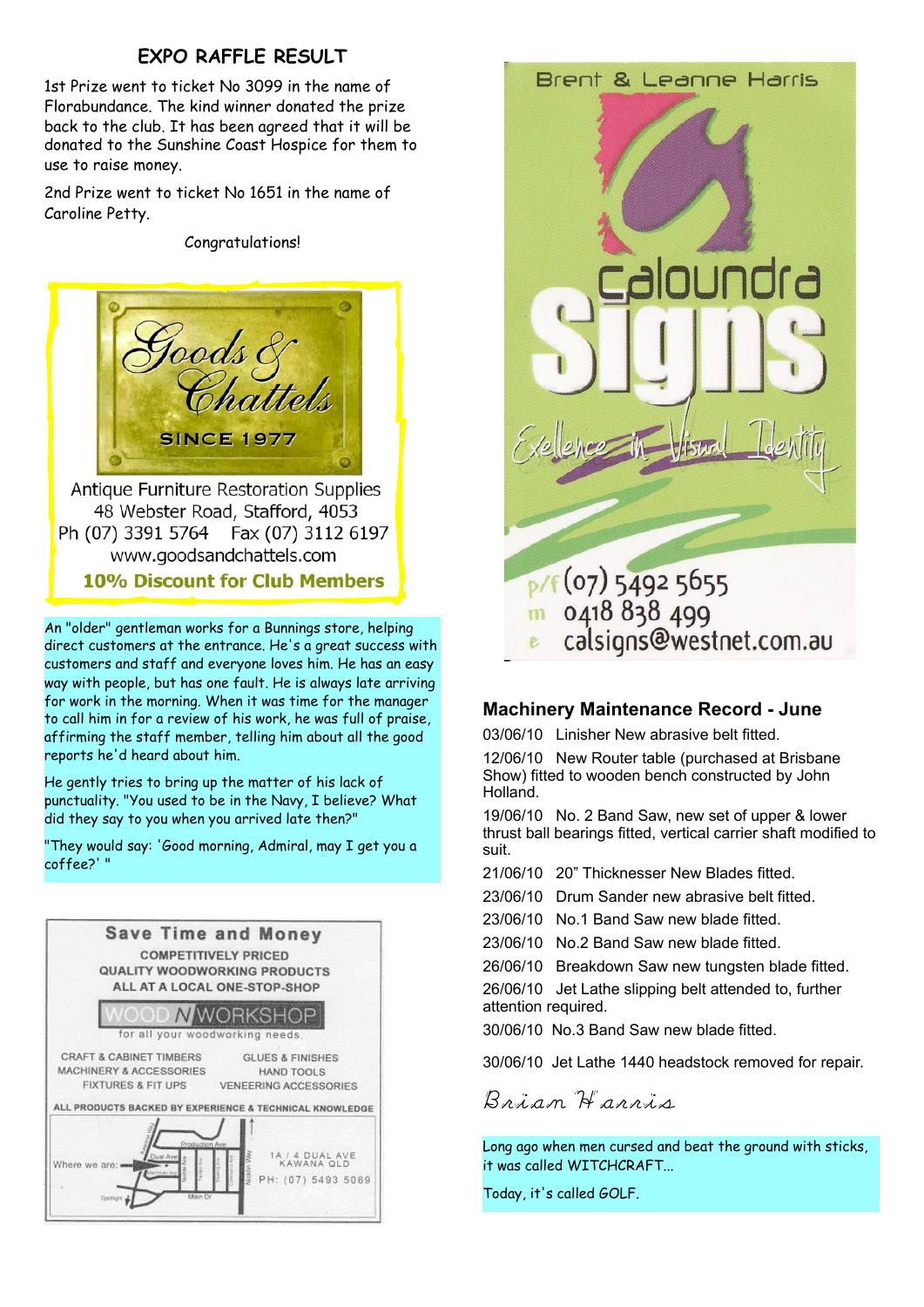### **TIMBER FLOW & STORAGE JULY 2010**

Kiln loading was completed on June  $26<sup>th</sup>$  and with expected mainly dry weather during the next few months the cycle should complete in September. Three heavy slabs of "Red Apple" or "Pink Almond" (the name varies depending upon the expert!) were loaded, (3 metres long by 100mm thick!) These slabs have been drying under iron in the yard for some time but may take two cycles in the kiln to dry because of the thickness. Other timber including thin Camphor Laurel slabs from the Portable Bandsaw Mill were also loaded.

George Blowers has commenced construction of his heavy steel industrial racks in the yard. These racks will provide much needed drying space under cover for newly sawn slabs and the very large capacity should be ample for our needs well into the future. The unsightly stacks of slabs at present under temporary weather protection in the yard should cease to exist, providing more working and maneuvering space.

New members wishing to purchase pieces of timber for projects should not be daunted by the stacks of large slabs in the racks. We understand that for some new members, the identification of a timber species suitable for the project and the selection of a slab for cutting is all too difficult. Your Shed Captain for the day is there to help you, just tell him what you need and he will assist. Slabs may be cut cross wise providing the remaining offcut is longer than 1200mm.

Timber sales to members are based upon cubic measurement. A list of prices for Guild Members of various timbers per cubic metre is pinned to the notice board near the main door. A simple formula will be applied to the piece you wish to purchase by the Shed Captain for the day or any of the office bearers.

We have good supplies of Red Bean in the racks, a rainforest tree and a rare item, the timber was purchased after being stored under cover for years. It is dry and ready to use and in good thicknesses suitable for table legs and turning. Please wear a mask and eye protection when working this and other timbers.

**Warne Wilson**

# **MAPLETON HARDWARE**

Your handy hardware store.

Car, Obi Obi Rd & Emu Walk **MAPLETON.** Phone/Fax: 5445 7773. "Dremels" & Accessories "Carb-i-tool" Router Bits

See us first for WATTYL stains & paint; dressed timber; sheet goods & dowels; hand & power tools at low, low prices; tool sharpening service; key cutting; and nursery & garden supplies. C'mon in and say G'day! .........Rob & Toni.

### **THE STATE OF THE SHED!**

There is a great need for mess to be cleaned up after EVERY work session. Make sure you put tools back where you found them; throw out your rubbish and sweep up. Big cleanup will be on 31st July/1st Aug.

### *Who's Who in BRWG Inc. 2009-2010*

**Patrons: Peter Wellington MP & Cr. Jenny Mckay**

| President                   | <b>Dave Banister</b>             | 5439 9113              |
|-----------------------------|----------------------------------|------------------------|
| Vice President              | Cec Wakerley                     | 5439 9862              |
| Secretary                   | Jeff Harrison                    | 5478 5692              |
| <b>Asst Secretary</b>       | George Blowers                   | 5441 1597              |
| <b>Treasurer</b>            | Keith Muirhead                   | 5445 9037              |
| Asst Treasurer              | Peter Dallimore                  | 5478 5285              |
| <b>Newsletter Editors</b>   | Kay Chambers                     | 5443 9631              |
|                             | Dave Edmond                      | 5478 6932              |
| <b>Publicity Officer</b>    | Gerry Zwart                      | 5445 7212              |
| <b>Recruitment Officers</b> | Dave Banister                    | 5439 9113              |
|                             | Lionel Tilley                    | 5429 6629              |
| <b>Events Organiser</b>     | <b>Rick Vickers</b>              | 5429 6029              |
| <b>Safety Officers</b>      | Peter Simpson                    | 5442 9408              |
|                             | Dave Banister                    | 5439 9113              |
| <b>Activity Officers</b>    | Ray Curry                        | 5445 0061              |
|                             | Cec Wakerley<br><b>John Drew</b> | 5439 9862              |
|                             | John Clarke                      | 5499 9602<br>5442 9432 |
|                             | <b>Warne Wilson</b>              | 5499 9974              |
|                             | Dave Banister                    | 5439 9113              |
|                             | Peter Simpson                    | 5442 9408              |
|                             | Keith Muirhead                   | 5445 9037              |
|                             | Brian Harris                     | 5445 7921              |
| <b>Shed Managers</b>        | Doug Skinner                     | 5445 7626              |
|                             | John Holland                     | 5494 7984              |
| <b>Amenity Officer</b>      | Alan Boag                        | 5445 7613              |
| <b>Timber Sourcing</b>      | <b>Ron Donald</b>                | 5445 7313              |
|                             | George Blowers                   | 5441 1597              |
| Timber Flow, Kiln           |                                  |                        |
| & Storage                   | Warne Wilson                     | 5499 9974              |
|                             | Ron Donald                       | 5445 7313              |
| <b>Purchasing Officer</b>   | <b>Lionel Tilley</b>             | 5429 6629              |
| Librarian                   | <b>Brian Holdsworth</b>          | 5494 2326              |



### **Have you lost a plate?**

A clear glass plate with a pattern of grapes was left in the kitchen at the Expo. If it is yours please contact the shed.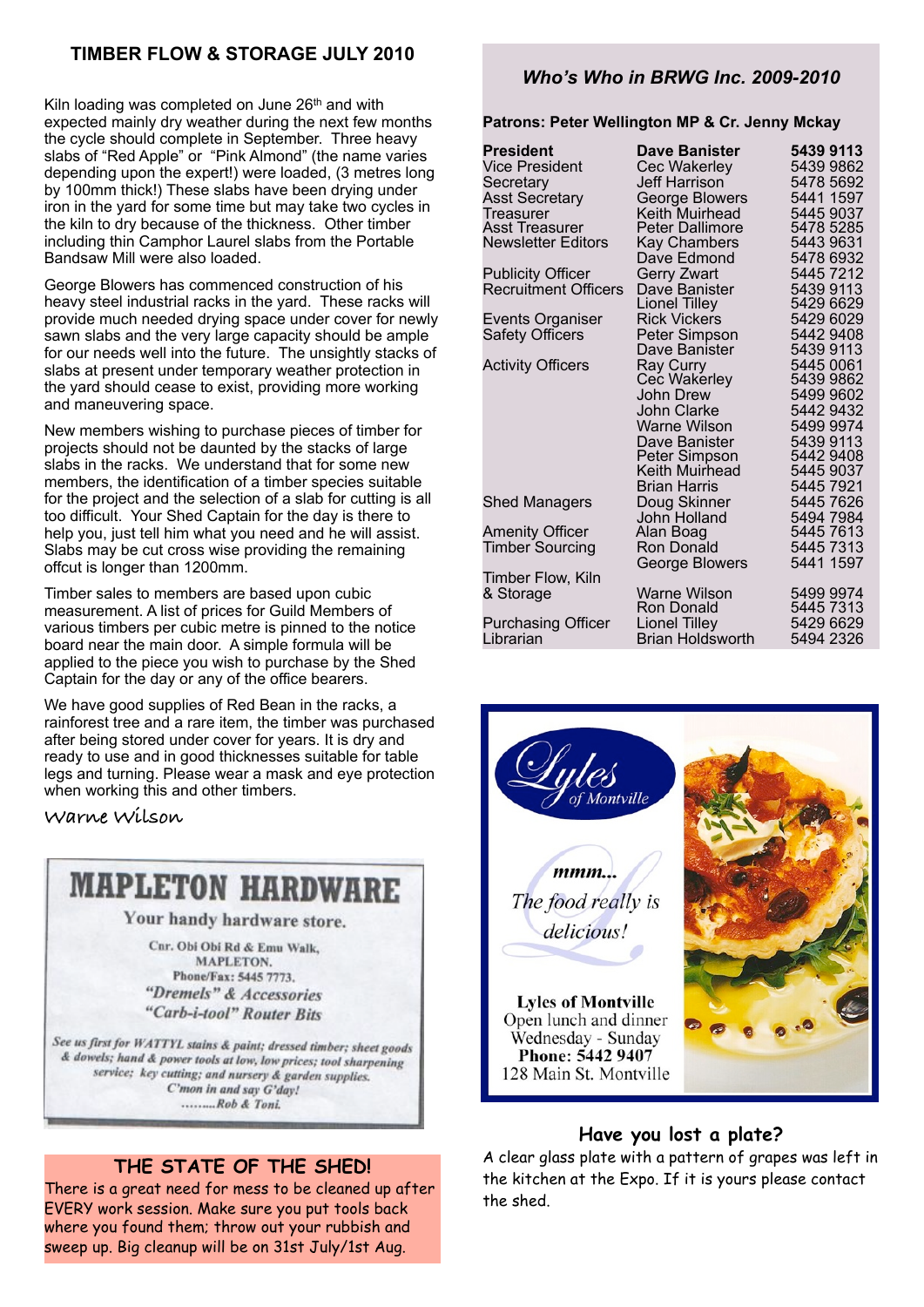# **ALL ABRASIVES INDUSTRIAL ABRASIVES SUPPLIER**



**DAVID BLACK PROPRIETOR** 

Phone: (07) 5443 9211 Phone: (07) 5443 9527 Mobile: 0413 945 798 Fax: (07) 5443 5714 4/20 Kayleigh Drive Maroochydore Qld 4558



### **EXPO JUDGING DECISIONS - RESULTS 2010**

| Category                        | <b>Place</b>                        | <b>Novice</b>              | <b>Name</b>                                                         | Open                                                                              | <b>Name</b>                                                                                                                         |
|---------------------------------|-------------------------------------|----------------------------|---------------------------------------------------------------------|-----------------------------------------------------------------------------------|-------------------------------------------------------------------------------------------------------------------------------------|
| Wooden toymaking                | 1<br>$\overline{c}$<br>3            |                            |                                                                     | 346(4)<br>346(8)<br>298(1)                                                        | Hugh McKenna<br>Hugh McKenna<br><b>Ron Fishwick</b>                                                                                 |
| Small joinery                   | 1<br>$\overline{c}$<br>3            |                            |                                                                     | 246(1)<br>292(2)<br>298 (6)                                                       | John Muller<br>Phil Gibson<br><b>Ron Fishwick</b>                                                                                   |
| Large joinery                   | 1<br>$\overline{c}$<br>3            |                            |                                                                     | 298 (9)                                                                           | <b>Ron Fishwick</b>                                                                                                                 |
| Boxmaling                       | 1<br>$\overline{c}$<br>3            | 402(1)                     | Dave Earle                                                          | 364(1)<br>298(3)<br>232                                                           | <b>Bill Rangott</b><br><b>Ron Fishwick</b><br>John Close                                                                            |
| Turning (chuck/<br>faceplate)   | 1<br>$\overline{c}$<br>3            | 29(2)<br>346(3)<br>29(1)   | No prize<br>Hugh McKenna<br>No Prize                                | 2(1)<br>69(2)<br>2(2)                                                             | <b>Hamish Borthwick</b><br>Ivan Yatsich<br><b>Hamish Borthwick</b>                                                                  |
| Turning (between<br>centres)    | 1<br>$\overline{c}$<br>3            | 235(1)                     | Peter Simpson                                                       | 69 (3)<br>69(2)<br>69(1)                                                          | Ivan Yatsich<br>Ivan Yatsich<br>Ivan Yatsich                                                                                        |
| Clock making                    | $\mathbf{1}$<br>$\overline{c}$<br>3 | 22(1)                      | Warne Wilson                                                        | 364(3)<br>159(3)                                                                  | <b>Bill Rangott</b><br>Ed Kruger                                                                                                    |
| Carving (traditional)           | $\mathbf{1}$<br>$\overline{c}$<br>3 | 22(2)<br>292(3)            | Warne Wilson<br>Phil Gibson                                         | 292 (1) 22 (1)<br>334 (1) 337 (1)<br>357 (1) 402 (3)<br>334 (2) 337 (2)<br>357(2) | Phil Gibson, Warne Wilson<br>John Heller, Peter Isherwood<br>Dave Edmond, Dave Earle<br>John Heller, Peter Isherwood<br>Dave Edmond |
| Carving (power tool)            | 1<br>$\overline{c}$<br>3            | 207(1)<br>381(2)<br>381(1) | <b>Gill Blowers</b><br><b>Muriel Wilson</b><br><b>Muriel Wilson</b> | 290(3)<br>290(1)<br>290(2)                                                        | Spike Bettega<br>Spike Bettega<br>Spike Bettega                                                                                     |
| Misc (pyrography,<br>marquetry) | $\mathbf{1}$<br>$\overline{c}$<br>3 | 392(1)                     | Max Berrenger                                                       | 382(1)<br>382(2)<br>364(2)                                                        | <b>Brian McTaggert</b><br><b>Brian McTaggert</b><br><b>Bill Rangott</b>                                                             |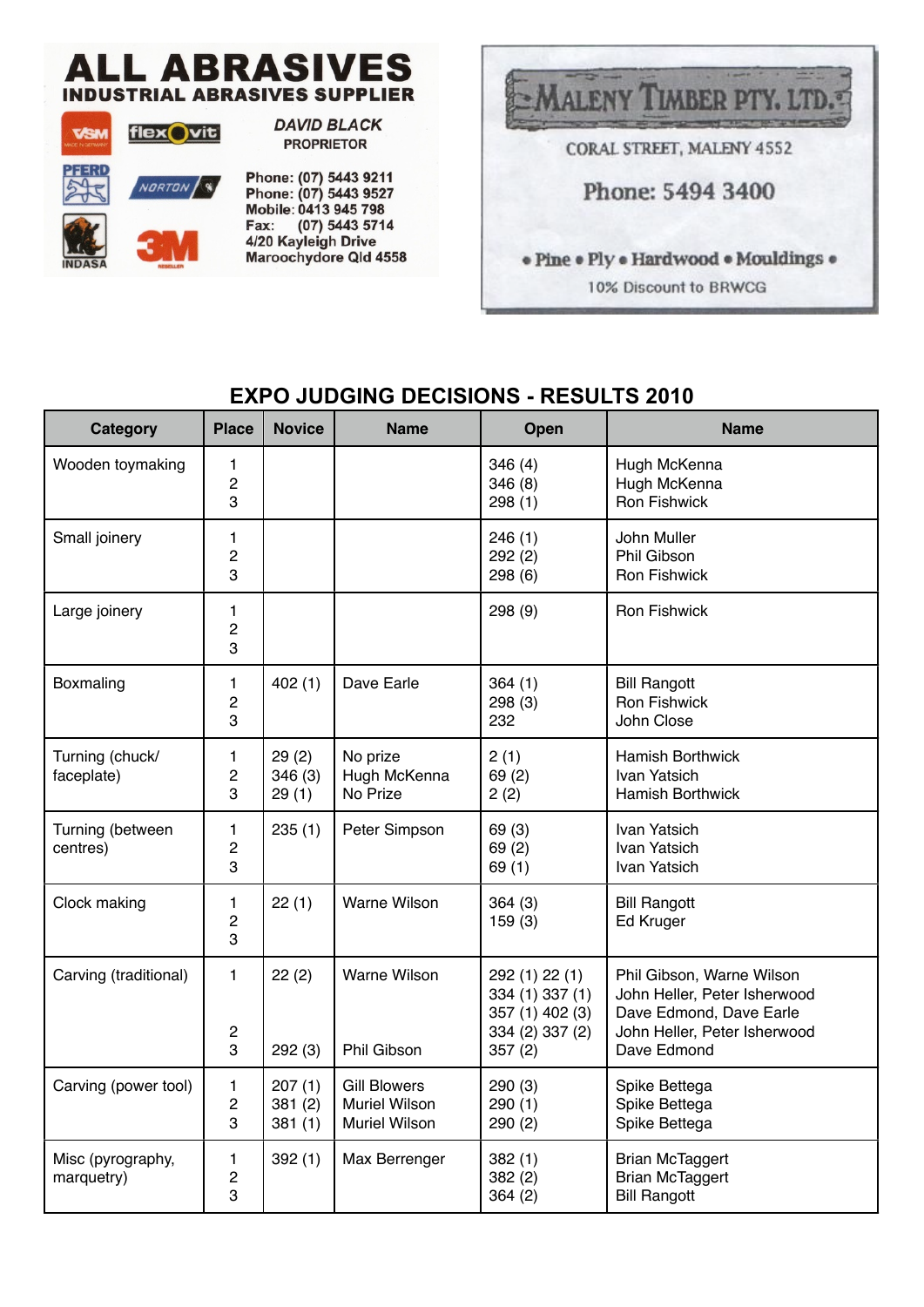# ANOTHER FANTASTIC EXPO

With high quality entries



| <b>SHED CAPTAIN ROSTER</b> |                                     |  |                                 |  |                  |                                                   |  |                   |
|----------------------------|-------------------------------------|--|---------------------------------|--|------------------|---------------------------------------------------|--|-------------------|
| <b>MONTH</b>               | <b>MONDAY</b>                       |  | <b>TUESDAY</b>                  |  | <b>WEDNESDAY</b> | <b>THURSDAY</b>                                   |  | <b>SATURDAY</b>   |
| July                       | 5 Brian Harris                      |  | 6 Tom Black                     |  | 7 Max Berrenger  | 8 Lionel Tilley                                   |  | 10 Dave Banister  |
|                            | 12 Dave Banister                    |  | 13 Ray Curry                    |  |                  | 14 Cec Wakerley   15 Terry Crowson                |  | 17 Warne Wilson   |
|                            | 19 George Blowers 20 Frank McDonald |  |                                 |  |                  | 21 Leigh Boynton 22 John Drewe                    |  | 24 Peter Simpson  |
|                            | 26 Dave Banister                    |  | 27 George Blowers               |  | 28 John Close    | 29 John Holland                                   |  | 31 Keith Muirhead |
|                            |                                     |  |                                 |  |                  |                                                   |  |                   |
| <b>August</b>              | 2 Brian Harris                      |  | 3 Tom Black                     |  |                  | 4 Max Berrenger 5 Lionel Tilley                   |  | 7 Dave Banister   |
|                            | 9 Dave Banister                     |  | 10 Ray Curry                    |  |                  | 11 Cec Wakerley   12 Terry Crowson                |  | 14 Warne Wilson   |
|                            | 16 George Blowers                   |  | 17 Frank McDonald               |  |                  | 18 Leigh Boynton   19 John Drewe                  |  | 21 Peter Simpson  |
|                            | 23 Dave Banister                    |  | 24 George Blowers 25 John Close |  |                  | 26 John Holland                                   |  | 28 Keith Muirhead |
|                            | 28 Dave Banister                    |  |                                 |  |                  | 22 Frank McDonald 23 Keith Muirhead 24 John Drewe |  | 26 Peter Simpson  |
|                            | 30 Brian Harris                     |  |                                 |  |                  |                                                   |  |                   |